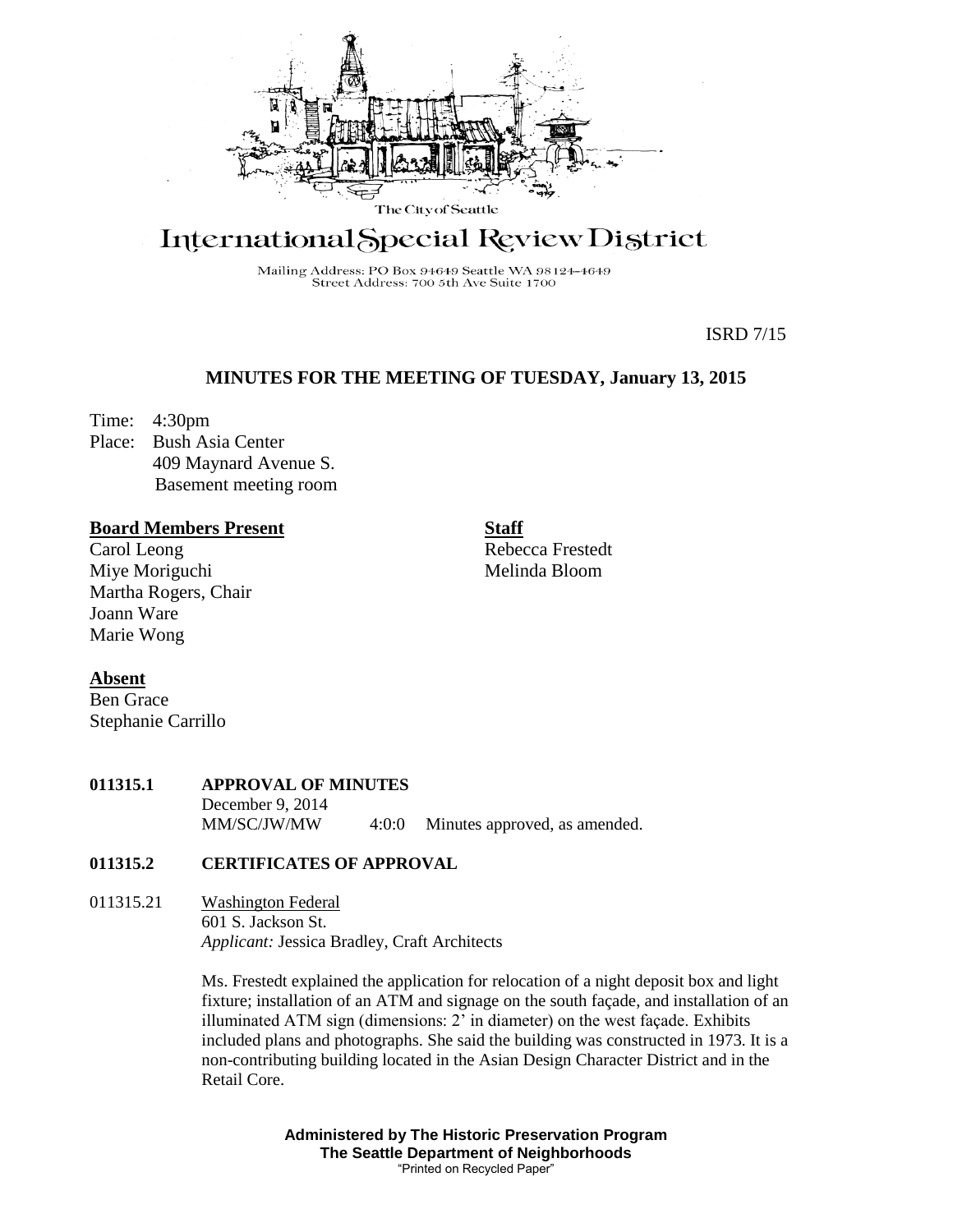Ms. Frestedt said it is the staff opinion that the pattern, color and illumination of the ATM surround will be of an intensity and brightness that is not characteristic of façades in the ISRD. She said she recommended that the applicant consider options for the design of the surround that are more subdued. It is the staff opinion that a nonilluminated surround would minimize the visual intensity of the proposed design.

Applicant Comment:

Jessica Bradley, Craft Architects, explained that the night depository would be moved to make room for the ATM; a new light will be installed above each that will 'throw' light per bank requirements. She said that a 24" diameter button sign will be installed on the 6th Avenue elevation and will be illuminated; it will be surface-applied with a junction box and wiring going through wall. She said that the ATM surround is customizable. She said that there is a down light in the existing soffit which doesn't provide the required light levels so the new one will be installed above the ATM. She said that the green ATM surround matches the existing green sign panels at the roofline on the building.

Public Comment: There was no public comment.

Ms. Frestedt noted concern with the intensity of surround color; she said she saw an illuminated version installed downtown which validated her concern. She said that the surround is branding more than security lighting and noted mitigation that was done with H & R Block sign, which had a similar color and intensity. She noted that the setting here is different – on a secondary façade – but it is still visible from 6th Avenue.

Ms. Wong confirmed with the applicant that the surround was for branding only.

Ms. Bradley said it is for wayfinding. She said the illuminated surround doesn't have a function; it is purely marketing.

Ms. Frestedt said they could achieve the same thing without the illumination.

Some board members discussed the ATM surround lighting and noted that with area safety and security concerns the additional light would be good. One board member felt that the ATM surround lighting is more branding than security and with task specific lighting being installed above the additional illumination is not needed.

Ms. Bradley said that light throw is not as successful in recessed installations and noted that the proposed lighting fixture that will be located above the ATM fulfills the first level requirements of ATM lighting.

Board members discussed safety and security concerns associated with of the ATM. Members stated that the light fixture above may provide sufficient lighting. There was a discussion about the intensity of the proposed light fixtures. Ms. Bradley explained that bank electrical engineer does a light layout and the proposed light fixtures are used at other branches. She said that the bank conducts a light survey before and after installation to make sure it meets their standards. She said that the light above meets their safety criteria.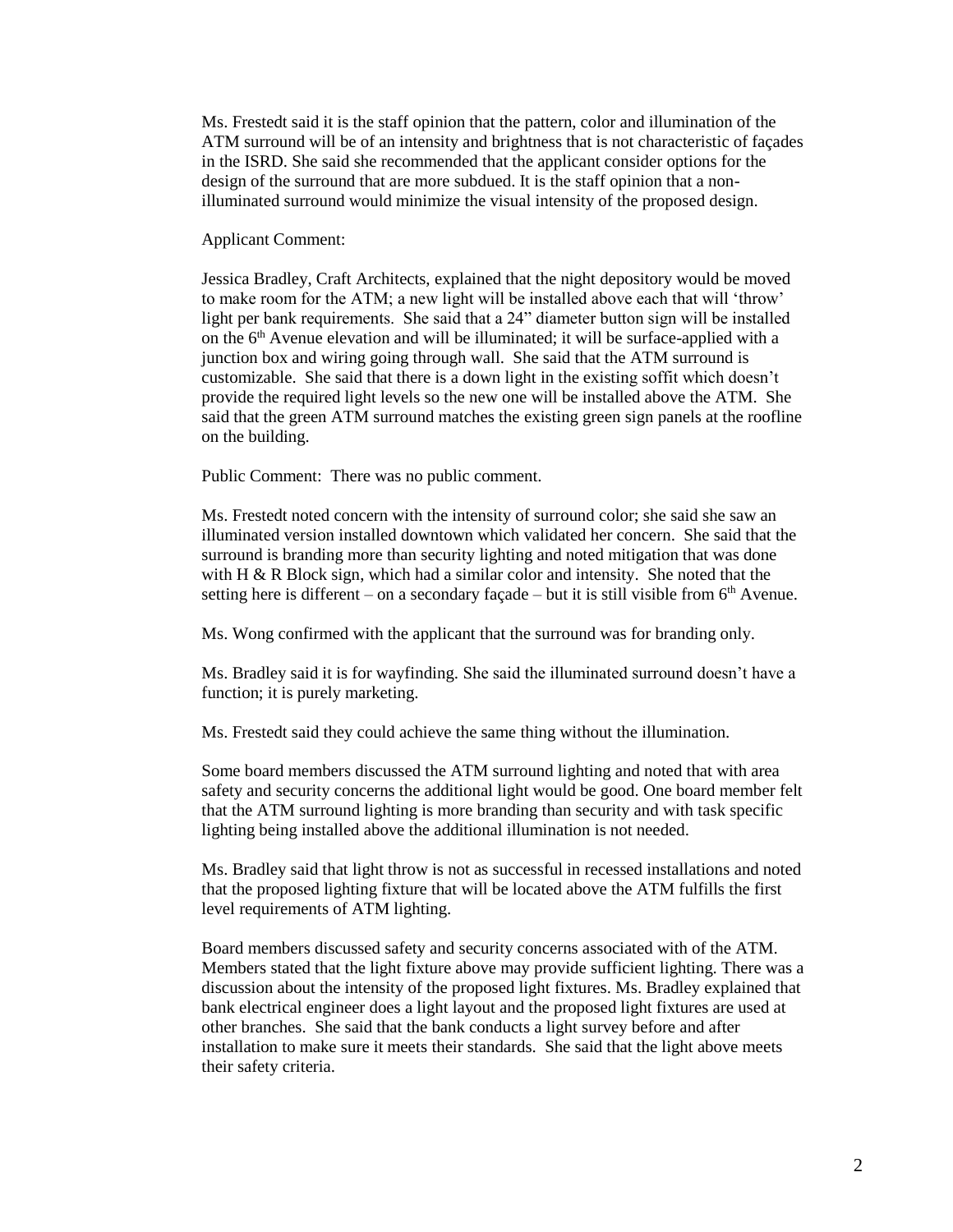Following their deliberations, Board members agreed that the ATM surround should be non-illuminated and the motion would include a condition to reflect that.

Action: I move that the International Special Review District Board recommend approval of a Certificate of Approval for exterior alterations at 601 S. Jackson St., conditional that the ATM surround, below the sign, will not be illuminated or backlit.

## This action is based on the **following applicable sections of the International Special Review District Ordinance:**

## **SMC 23.66.030 – Certificates of approval – Application, review and appeals**

## **SMC 23.66.336 – Exterior building finishes**

- **B. Asian Design Character District.** To strengthen and preserve the existing Asian architectural character of the Asian Design Character District, tiled awnings, recessed balconies, heavy timber construction, and materials and colors as specified below are encouraged.
- 1. **Materials**. Building facades are limited to earthen materials such as brick, concrete, stucco and wood. Other materials may be used if approved by the Director of Neighborhoods.
- 2. **Colors**. Building facade colors must be reviewed by the Special Review Board and approved by the Director of Neighborhoods. Colors shall be compatible with those of adjacent buildings.
- 3. **Surfaces**. Textured concrete, brick and wood surfaces are preferred over non-textured surfaces. The design and location of mechanical equipment visible from the street must be reviewed by the Board and approved by the Director of Neighborhoods.

#### **SMC 23.66.338 – Signs**

The intent of the standards in this section is:

1. To encourage signs that by their design, location and number are consistent with the goals and objectives of the International Special Review District, and the Union Station Corridor where applicable, and in particular the Asian character of the area;

- 2. To promote effective communication of sign messages by avoiding undue proliferation;
- 3. To enhance views and sightlines into and down streets; and
- 4. To reduce driver distraction and visual blight.

#### **Design Guidelines for Façade Alterations**

E. Anodized aluminum or other metal materials shall be reviewed by the board and permitted when:

1. The historic appearance of the building and district is preserved by replicating visual building details.

- 2. The aluminum or metal material is painted of a compatible color.
- 3. The building is a non-contributing historically or architecturally significant building.
- 4. The appearance does not impact a primary facade.

**Secretary of Interior's Standard #9:** New additions, exterior alterations, or related new construction shall not destroy historic materials that characterize the property. The new work shall be differentiated from the old and shall be compatible with the massing, size, scale, and architectural features to protect the historic integrity of the property and its environment.

MM/SC/CL/JW 4:0:0 Motion carried.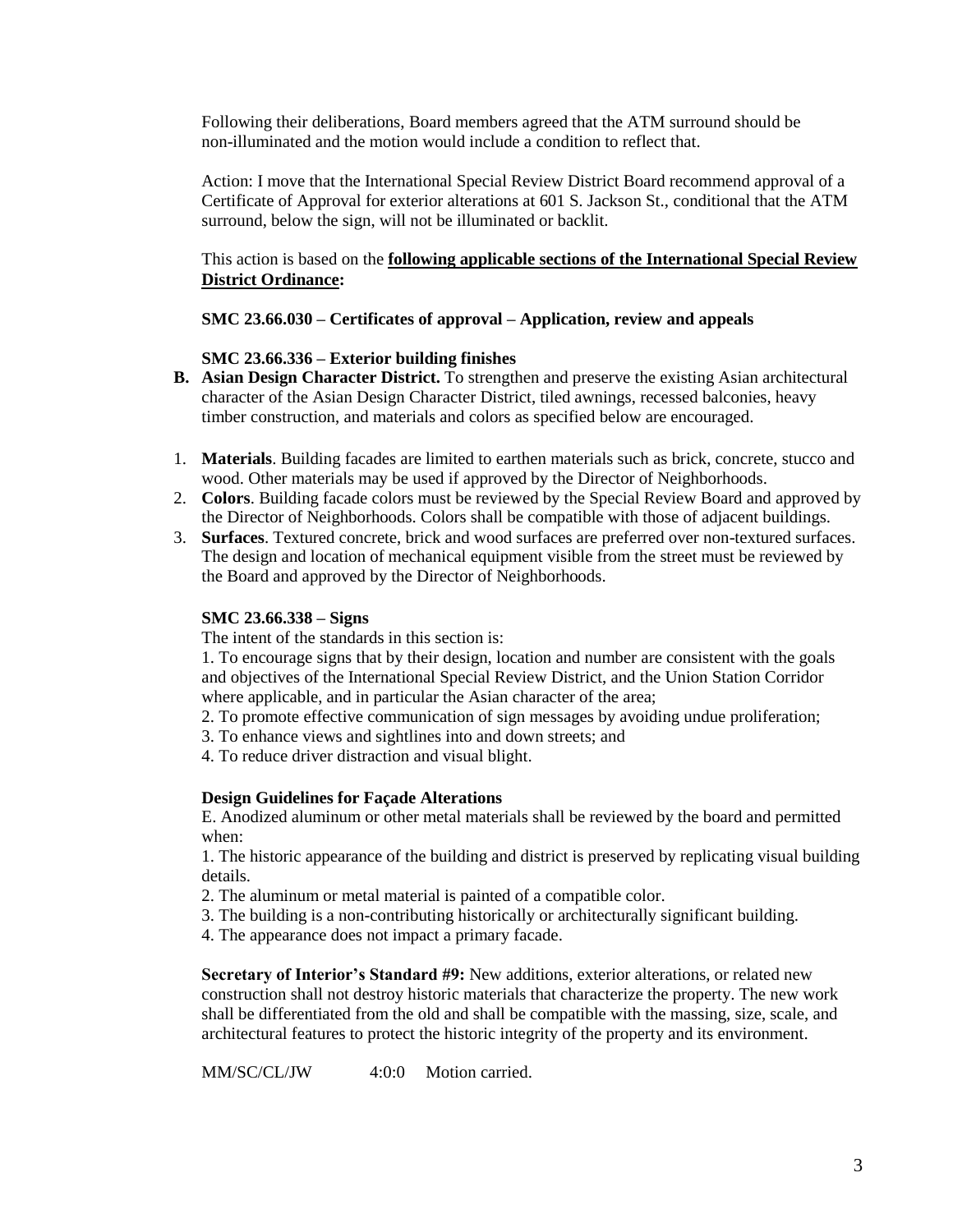## 011315.22  $499 \frac{12}^{\text{th}}$  Ave. S. – vacant lot *Applicant:* Carlos Alegria, business co-owner

Ms. Frestedt explained the application for retroactive approval for construction of an outdoor seating area adjacent to the food truck. Materials: Wood framing and lattice work with a corrugated metal roof. Dimensions: 8' x 10' with a height of 6.5'-7'. Exhibits includes plans and photographs. She said this site is an undeveloped lot adjacent to a parking lot and a shopping center. She reported that the ISRD Board received a briefing on the design of the seating area in August 2014. At that time, the Board recommended maintaining visibility into the seating area and suggested replacing fiberglass panels with a material that is more compatible with the neighborhood. The Board also recommended minimizing areas of a blank façade and adding lighting for security purposes. She clarified that the food truck is not subject to review since it is a mobile vehicle.

Applicant Comment:

Ottumn Lee, represented the owner, and said the structure made out of wood.

Ms. Frestedt said that business owner Carlos Alegria was unable to attend, but that she had talked with him and met with him numerous times and can attempt to answer questions based on their conversations. She confirmed the material is wood lattice.

Ms. Ware asked if there is a plan to address graffiti if the structure is tagged.

Ms. Frestedt explained that the issue of graffiti had not come up in her conversations with Mr. Alergia.

Board members discussed how graffiti should be handled to keep a consistent look. It was noted that the lattice has been up for a while and has not been tagged and perhaps that is because it really wouldn't show up. Board members said that tagging could be painted over with paint to match wood color but noted the subjectivity of what constitutes a 'match'. Also board members said that once tagged all the lattice should be painted so that as tagging is painted over there is consistency in color throughout and not a patchwork. Members also recommended painting the structural columns along with the lattice for consistency's sake.

Action: I move that the International Special Review District Board recommend approval of a Certificate of Approval for exterior alterations at 499 12<sup>th</sup> Ave. S. conditioned on applicant submitting plan for graffiti remediation to Staff that contains paint color that matches natural wood color and would cover the lattice work and structural members.

This action is based on the **following applicable sections of the International Special Review District Ordinance:** 

## **SMC 23.66.030 – Certificates of approval – Application, review and appeals**

#### **SMC 23.66.336 – Exterior building finishes**

**A. General Characteristics.** To retain and enhance the visual order of the District, which is created by existing older buildings that provide unique character and form through their subtle detailing and quarter-block and half-block coverage, new development, including exterior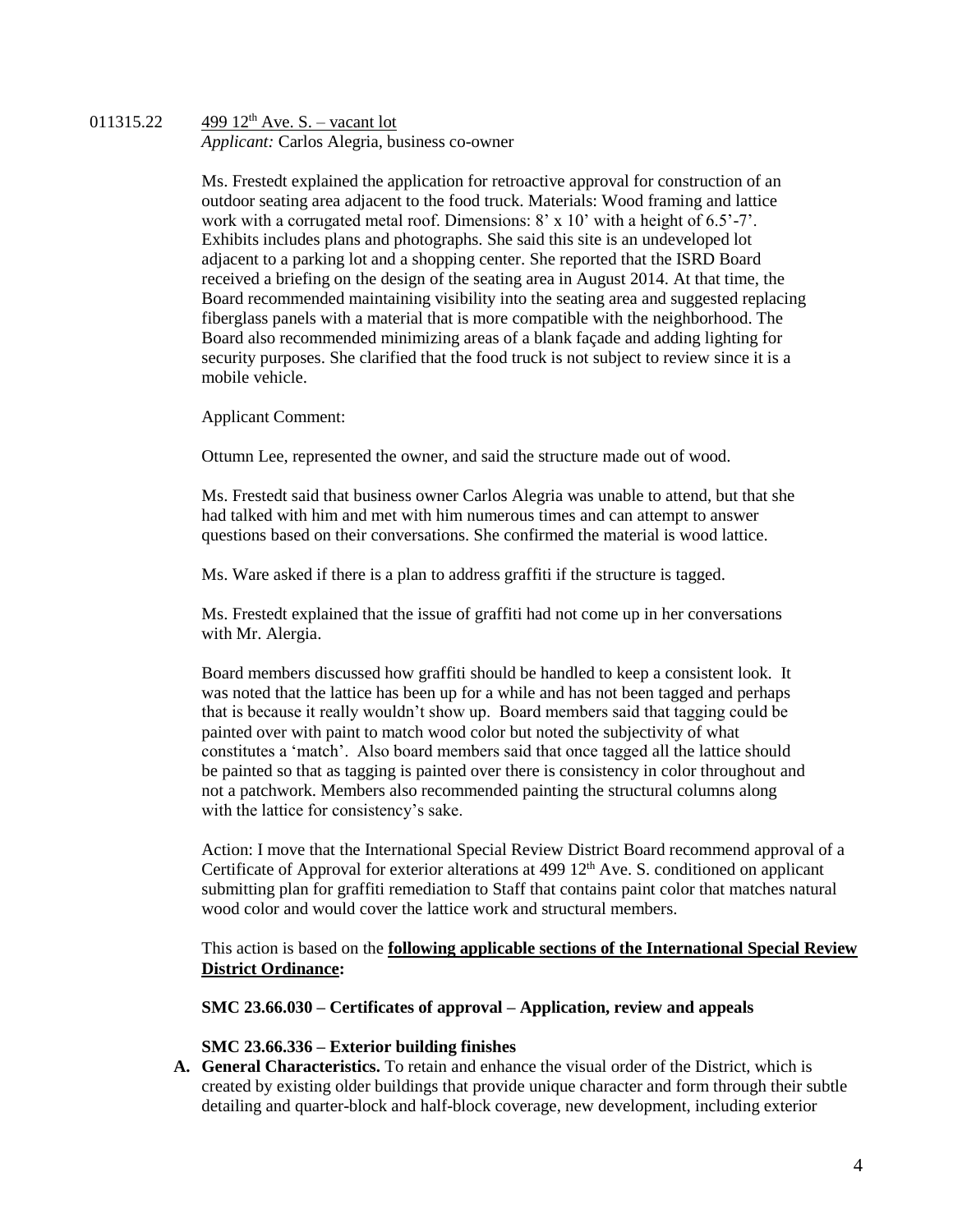remodeling, should respect the architectural and structural integrity of the building in which the work is undertaken, through sympathetic use of colors, material and style. Exterior building facades shall be of a scale compatible with surrounding structures. Window proportions, floor height, cornice line, street elevations and other elements of the building facades shall relate to the scale of the existing buildings in the immediate area.

**C. Design outside Asian Design Character District.** Outside the Asian Design Character District, earthen colors and masonry construction with nonmetallic surfaces are preferred. Concrete construction will also be permitted if treated in a manner or incorporated into a design that provides visual interest and avoids large unbroken surface areas.

#### **Secretary of Interior's Standards**

**#9:** New additions, exterior alterations, or related new construction shall not destroy historic materials that characterize the property. The new work shall be differentiated from the old and shall be compatible with the massing, size, scale, and architectural features to protect the historic integrity of the property and its environment.

**#10:** New additions and adjacent or related new construction shall be undertaken in such a manner that if removed in the future, the essential form and integrity of the historic property and its environment would be unimpaired.

MM/SC/JW/MW 4:0:0 Motion carried.

#### **011315.3 BOARD BRIEFING**

#### 011315.31 Woodrow Jewelers

 $308\,4^{\text{th}}$  Ave. S. – The Addison Briefing on proposed window treatments and decorative screening.

Woodrow Ng explained the need for blinds for after-hours privacy/security and sun blockage. He said they are leaning toward a darker color blind to create a less "cut off" feeling than white. He said they had previously looked at solar shades, but was concerned that they wouldn't allow ability for security cameras to view out. They are now opting for blinds instead of shades. He said they also want to build a feature wall for the two easternmost windows on the north façade to create privacy and came up with three surface treatment options: 1) wood block wall with a natural stain; 2) penny wall; and 3) sheetrock display case with revolving works of Chinese art and brush paintings. He said that the wall will cover the entire window – set back  $6" - 1'$ deep- and that some lighting would be installed. He said that they would have access to change out the art. He explained that the business is word of mouth and there would just be a small decal for signage on the window.

Ms. Frestedt explained that signage less than four square feet that is decaled or gold leaf is not subject to board review per the Miscellaneous Signs provisions of the sign code, SMC 23.66.338.

Ms. Rogers spoke in support of maintaining pedestrian interest in the window displays. She noted that if there is not enough depth to properly illuminate the display case it could defeat the purpose. She said the wall treatment options are